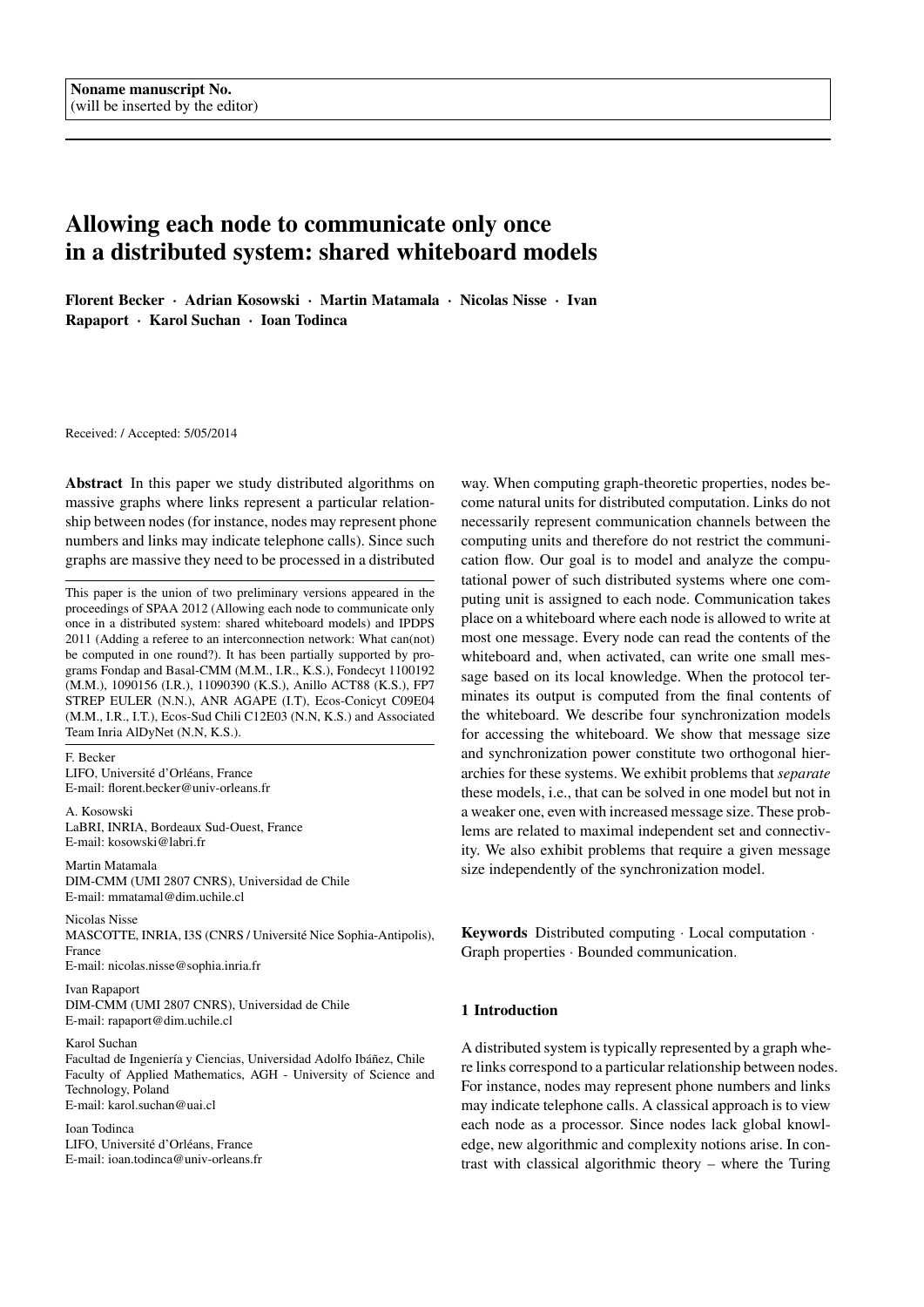machine is the consensus formal model of algorithm – in distributed systems many different models are considered. Under the paradigm that communication is much slower and more costly than local computations, complexity analysis of distributed algorithms mainly focuses on message passing. That is, an important performance measure is the number and the size of messages that are sent by nodes for performing some computation. Theoretical models were conceived for studying particular aspects of protocols such as faulttolerance, synchronism, locality, congestion, etc.

The particularity of this work lies in the fact that links between nodes do not necessarily represent communication channels between the computing units and therefore do not restrict the communication flow. In that sense our setting is similar to the "mud" (massive, unordered, distributed) model, where the authors tackle the problem of performing a computation when the data is distributed among many machines [4]. Roughly, in such mud algorithms, pieces of data are processed independently in parallel and pairs of messages are aggregated in any order. Only one message is created by each node because in truly massive database "a common approach for dealing with large datasets is to stream over the input in one pass" [4].

Communication using a shared whiteboard. The problem we intend to model here is less general than the one addressed in [4]. In fact, in our setting *there exists an underlying graph* G *and the information each node possesses is nothing but its neighborhood*. The computation the nodes need to perform collectively is related to some property of the graph. In order to communicate, each node will write some information on a shared memory called *whiteboard*. The questions we address are basic structural properties of the graph G, and one must be able to answer the question using only the contents of the whiteboard.

Clearly, if every node communicates its whole neighborhood (which can be done with  $O(n)$  bits, where n is the number of nodes), the whole graph is described on the whiteboard; therefore, any question can be easily answered (assuming unlimited computational power). Nevertheless, our goal is to design communication protocols in which each node is only allowed to provide a small amount of information (e.g.  $O(\log n)$  or  $o(n)$ ) or to show that no such low communication protocol exists for the problem.

We start with a very simple model in which every node writes *simultaneously* one message (computed from its local knowledge) on the whiteboard. We show that there is a protocol using  $O(\log n)$  bits per node, such that by reading the whiteboard, one gets full knowledge of  $G$ , when  $G$  belongs to one of many graph classes such as planar graphs, bounded treewidth graphs and, more generally, bounded degeneracy graphs. On the other hand, questions like "Does G contain a square?" or "Is the diameter of  $G$  at most 3?" cannot be solved by a protocol using  $o(n)$  bits.

Then we investigate more powerful models. For this purpose we relax the simultaneity constraint in different ways. Roughly, messages may be written sequentially on the whiteboard. This allows nodes to compute their messages taking into account the contents of the whiteboard, i.e., the messages that have previously been written. In other words, nodes have more sophisticated ways to share information.

Basically, the four models we now present aim at describing how the nodes can access the shared medium, in particular, differentiating synchronous and asynchronous networks.

We define a framework for synchronization without using a global clock. Instead, time is divided into *rounds* corresponding to observable events, i.e., whiteboard modifications. More precisely, a round terminates when a new message appears on the whiteboard.

Along the evolution of the system, nodes may be in one of three states: *awake*, *active* or *terminated*. Initially, all nodes are awake. A node becoming active means that this node computes a message which is stored in its local memory. Metaphorically speaking, it "rises its hand to speak" and writes the message it wants to share in its local memory. To model the worst-case behavior, an *adversary* chooses, among the set of active nodes, the particular node which is going to write a message on the whiteboard. This node enters the terminated state when it *sees* its message on the whiteboard.

In each round after the first one, several awake nodes may become active but exactly one active node becomes terminated. Note that a node can not become active and terminated in one round. As the round ends when a new message is written on the whiteboard, the node whose message was written at the end of round  $i$  will become terminated in round  $i+1$ .

Depending on whether or not an active node can overwrite the value of its local memory, we differentiate synchronous models and asynchronous ones. In the former, once a node raises its hand it can "change its mind" later. That is, it can update the value stored in its local memory according to the current state of the system. On the other hand, in the asynchronous model, once a node raises its hand it cannot "change its mind" later. That is, the first message stored in the local memory will be the one that eventually will be written in the whiteboard. Thus, in the asynchronous case, there may be some delay between the creation of a message and the step when it is written in the whiteboard. In particular, the order in which messages are created and the order in which they are actually available on the whiteboard may differ. In this way, we can model real-world asynchronous systems where there are no guarantees on the time of communications.

The last modification of the whiteboard leaves at most one node active. If the remaining nodes are all terminated,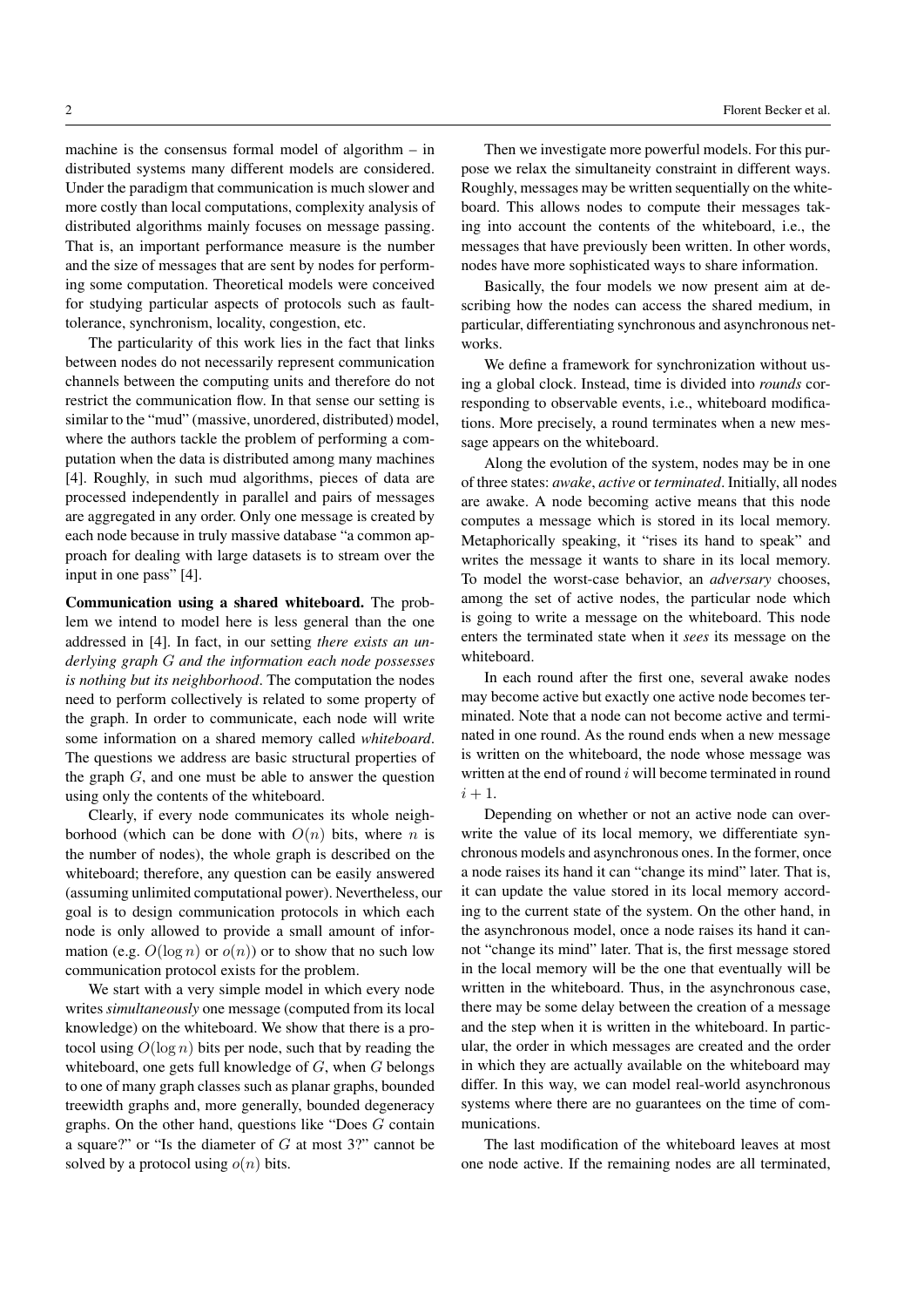then this last active node computes the output of the system by using *only* the information stored on the whiteboard.

In this setting, we propose two more scenarios leading to the definition of four computational models. A computational model is said *simultaneous* if all nodes become active (raise their hands) after the first round. On the other hand, the model is said *free* if, in every round, any awake node may decide to become active.

Our results. We define four families of systems or protocols,  $SIMASYNC[f(n)],$   $SIMSYNC[f(n)],$ 

ASYNC $[f(n)]$  and SYNC $[f(n)]$ , which correspond to the four free/simultaneous, asynchronous/synchronous scenarios, parametrized by the amount  $f(n)$  of data each node is allowed to write on the whiteboard. We show that the four classes of problems which can be solved by these models,

PSIMASYNC $[f(n)]$ , PSIMSYNC $[f(n)]$ , PASYNC $[f(n)]$  and  $PSYNC[f(n)]$ , form a hierarchy from the point of view of message size as well as from the point of view of the synchronization mechanism. More precisely, for any  $f(n)$  =  $o(n)$ , we show that PSIMASYNC $[f(n)] \subseteq$  PSIMSYNC $[f(n)]$  $\subseteq$  PASYNC $[f(n)] \subseteq$  PSYNC $[f(n)]$ ; the strictness of the last inclusion is left as an open problem. On the other hand, we also prove that when  $g(n) = o(f(n))$ , PSIMASYNC $[f(n)] \nsubseteq$  $PSYNC[q(n)]$ . This means that message size and synchronization mechanisms are two orthogonal parameters with respect to the power of each instance of our model.

Connectivity problems in general, and breadth-first search (BFS) in particular, are classical problems in distributed computing, and we examine their positions in our hierarchy. We show that BFS is in the class  $PSYNC[log n]$ , and that for the bipartite case, it is in PASYNC[ $log n$ ]. We also show that for all  $f(n) = o(n)$ , BFS is not in the class PSIMSYNC $[f(n)]$ , even in the bipartite case.

It is interesting to point out that these models of computations, quite natural for us, have never been studied before.

Related work. The two main aspects of our approach, the *locality* and the fact that nodes are allowed to send *only one short message* have been tackled before. In the classical model  $\mathcal{CONGEST}$  [11], where a network is represented by a graph whose nodes correspond to network processors and links to inter-processor links, the  $n$  processors can send in each round a message of size  $O(\log n)$  bits through each of its outgoing links. A restriction of the  $\mathcal{CONGEST}$  model has been proposed by Grumbach and Wu to study *frugal* computation [6]. In this model, where the total amount of information traversing each link is bounded by  $O(\log n)$  bits, the authors showed that any first order logic formula can be evaluated in any planar or bounded degree network [6]. Many variations to the  $CONGEST$  model have been proposed in order to focus on different aspects of distributed computing. In a seminal paper, Linial introduced the  $\mathcal{LOCAL}$  model [9, 11]. In the  $\angle OCA\angle$  model, the restriction on the size of messages is removed so that every node is allowed to send unbounded size messages in every round. This model focuses on the issue of locality in distributed systems, and more precisely on the question "*What cannot be computed locally?*" [8]. Difficult problems like minimum node cover and minimum dominating set cannot be well approximated when processors can locally exchange arbitrary long messages during a bounded number of rounds [8].

It is worth to mention that a model where the number of rounds is limited to one and the message of each node is 0 or 1, has been considered in [5]. There a *complexity theory for local distributed algorithms* has been initiated. As in our model, the message of each node is based only on the information that it can collect among its neighbors. On the other hand, Naor and Stockmeyer in the context of *locally checkable labelings* study a model where each node computes its message based only on the information of nodes within a given radius from it [10]. They showed that a non trivial problem so-called *weak* c*-coloring* can be solved in this model but only in a restricted class of graphs and when the given radius is *large*. Since in our model each node must build its message considering only the information of its neighbors, some negative results obtained in [10] remain valid in it.

The idea of abstracting away from the cost of *transmitting* data throughout the network and to look at *how much local information must be shared* in order to compute some property is present in the Simultaneous Message Model defined in [1]. In such model the communication is *global*: *n* players must evaluate a function  $f(x_1, \ldots, x_n)$  in which player *i* knows the whole input except  $x_i$ . Each player directly transmits *one message* to a central authority, the last referee, that collects and uses them in order to compute  $f(x_1, \ldots, x_n)$ . The Simultaneous Message Model is a variant of the more general Multiparty Communication model, where the  $n$  players communicate by writing messages on a

#### 2 Communication models

common whiteboard [3].

Our protocols work on simple undirected connected  $n$ -node graphs. In a graph  $G = (V, E)$ , each node  $v \in V$  has a unique identifier  $ID(v)$  between 1 and n. In what follows we shall assume that  $V = \{v_1, \ldots, v_n\}$ , where  $v_i$  is such that  $ID(v_i) = i$ . To ease the presentation we shall denote by  $N(i)$  the set of neighbors of node  $v_i$ , for each  $i = 1, \ldots, n$ . Throughout the paper, a graph should be understood as a labeled graph. At each node  $v \in V$  there is an independent processing unit that knows its own identifier, the identifier of each of its neighbors and the total number of nodes  $n$ . It also has a local memory. Each node is in one of three *states*: awake, active or terminated.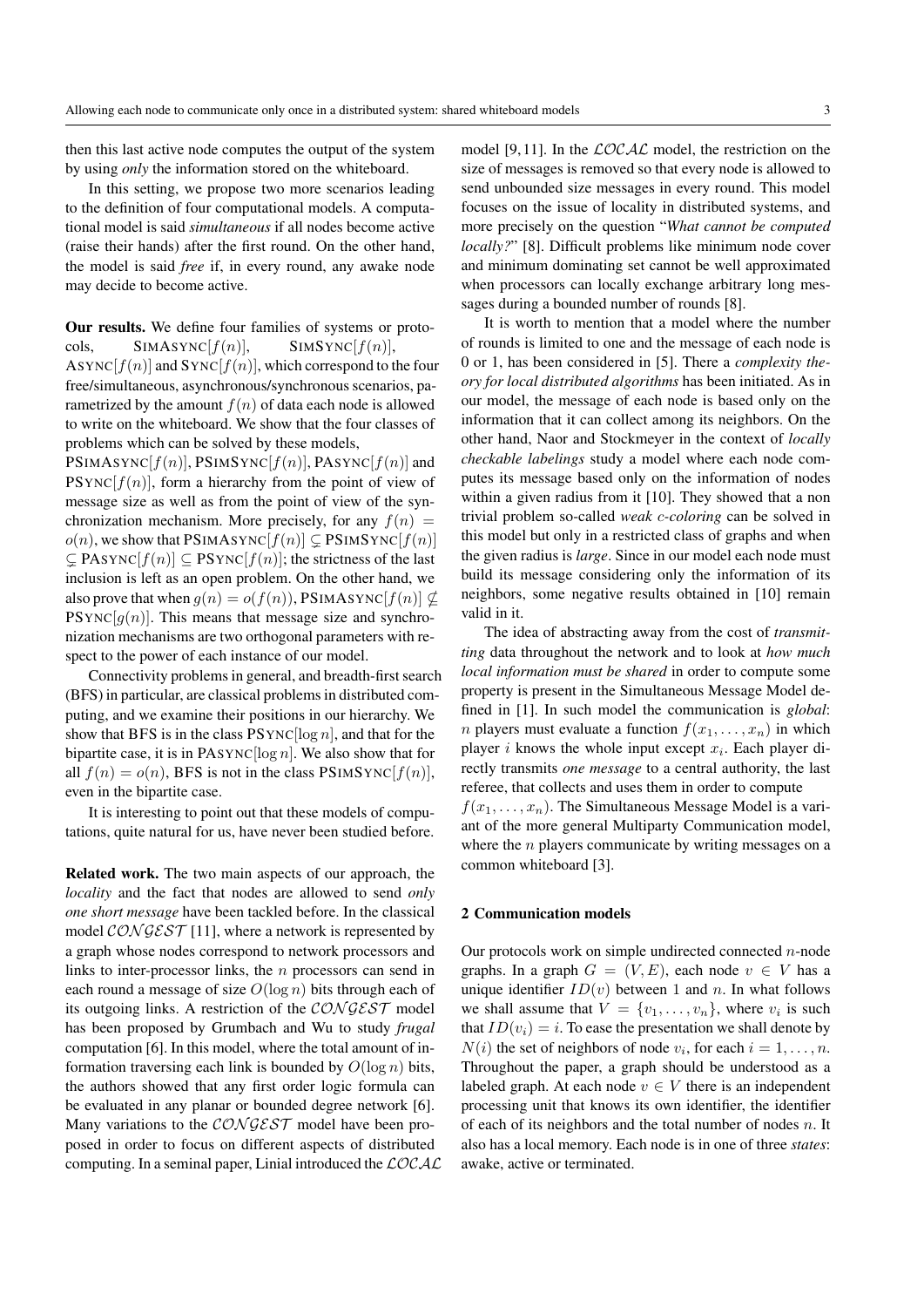**Table 1** Four families of protocols, where  $f(n)$  represents the message size

|                                        | message created when node becomes active | no restriction |
|----------------------------------------|------------------------------------------|----------------|
| all nodes active after the first round | SIMASYNC[f(n)]                           | SIMSYNC[f(n)]  |
| no restriction                         | ASYNC[f(n)]                              | SYNC[f(n)]     |

All nodes execute continuously the same algorithm. Roughly, a node which is in the awake state must decide whether to become active. Once it is active, a node stores in its local memory a message that it wants to write on the whiteboard. Each node is allowed to write exactly one message on the whiteboard. Once a node writes the message it enters the terminated state. The size of these messages is some  $f(n) = o(n)$ , typically  $O(\log n)$ .

We first define synchronous protocols, then asynchronous protocols. Synchronous protocols rely on some external synchronization primitives to ensure that messages are delivered one by one, whereas asynchronous protocols have to deal with concurrent messages, which means that messages are created as soon as the nodes become active, and, moreover, these messages do not change, even if they are not yet written on the whiteborad.

We also distinguish between simultaneous and free protocols. In simultaneous protocols, nodes must be ready to speak at any time, whereas in free protocol, they can decide when to become active. This gives raise to four families of models described in Table 1.

#### 2.1 Synchronous protocols and subclasses

A synchronous protocol with message size  $M$  for graphs on  $n$  nodes is an algorithm which runs at each node of the graph by using a local memory and having access to a shared memory, which we call the *whiteboard*. At each round of the algorithm, each node is in one of the states of the set  $S := \{$ awake, active, terminated $\}$ . At each round, each node  $v_i$  computes its new state and the new value of its local memory based on its current state,  $s_i$ , the state of its local memory,  $m_i$ , and the state of the whiteboard, denoted by  $W$ , according to two functions  $act$  and  $msg$  satisfying the following constraints.

- 1. If node  $v_i$  is not active it creates an empty message. More precisely, if  $s_i \neq$  active, then  $msg(v_i, N(i), W, s_i, m_i)$  =  $\epsilon$ , where  $\epsilon$  is the empty word.
- 2. If any message of node  $v_i$  appears on  $W$ , i.e., if node  $v_i$ *sees* one of its messages on the whiteboard, then  $act(v_i, N(i), W, \text{active}) = \text{terminal}.$
- 3.  $act(v_i, N(i), W$ , awake)  $\in$  {awake, active}.

A *configuration* of a synchronous protocol is the tuple  $(s, m, W)$  where s is the global state of the nodes, an element in  $S<sup>n</sup>$ , m is the state of the local memories, a binary

word of length at most  $nM$ , and W is the state of the whiteboard, a binary word of size at most  $nM$ .

A configuration  $C' = (s', m', W')$  is a *valid successor* of a configuration  $C = (s, m, W)$  for the synchronous protocol if for each node  $v_i$ , we have  $s'_i = act(v_i, N(i), W, s_i)$ ,  $m'_i = msg(v_i, N(i), W, s_i, m_i)$  is a binary word of length at most M, and W' has exactly one more message  $m_j \neq \epsilon$ , than W, where  $m_i$  is the message of some node  $v_i$  such that  $s_i$  = active, and no message of node  $v_i$  appears on W. This definition can be interpreted as follows. An external entity, an *adversary*, adds to the whiteboard the message of the local memory of some active node. Notice that if a message  $m_i$  corresponding to node  $v_i$  is written on the whiteboard at the end of step t, then according to the function  $act$ , node  $v_i$ will be in state terminated at the end of step  $t + 1$ .

In the *initial configuration*, all nodes are awake, all local memories, as well as the whiteboard, are empty.

We say that a non-initial configuration is a *final* configuration if it has no active nodes. A final configuration is a *successful* configuration if all nodes are in the state terminated. Otherwise, it is a *corrupted* configuration.

An *execution* of a protocol is a (finite) sequence of configurations starting from the *initial configuration* and such that each configuration is a valid successor of the previous one. The execution is *successful* if the last configuration is successful. We say that the execution ends in a *deadlock* when the last configuration is corrupted.

The last ingredient of a synchronous protocol is its output function out. For a successful execution, where the last whiteboard configuration is W, we define the *output* of the protocol to be  $out(W)$ . This value is computed by the last node entering the terminated state. Recall that in this case, the state of the whiteboard  $W$  contains the messages from all the nodes.

Let  $SYNC[f(n)]$  be the set of all synchronous protocols with message size  $O(f(n))$ . We denote by SIMSYNC[ $f(n)$ ] the subclass of  $\text{SYNC}[f(n)]$  protocols whose function act satisfies  $act(v_i, N(i), \emptyset, \text{awake}) = \text{active}$ , for each node  $v_i$ . It is clear that in this subclass of synchronous protocols there will never be deadlocks.

# *2.1.1 Asynchronous protocols*

In asynchronous protocols nodes create their final messages as soon as they become active. Therefore, if two nodes become active simultaneously, then the first message written on the whiteboard does not affect the second message. That is, in an asynchronous protocol each node modifies the value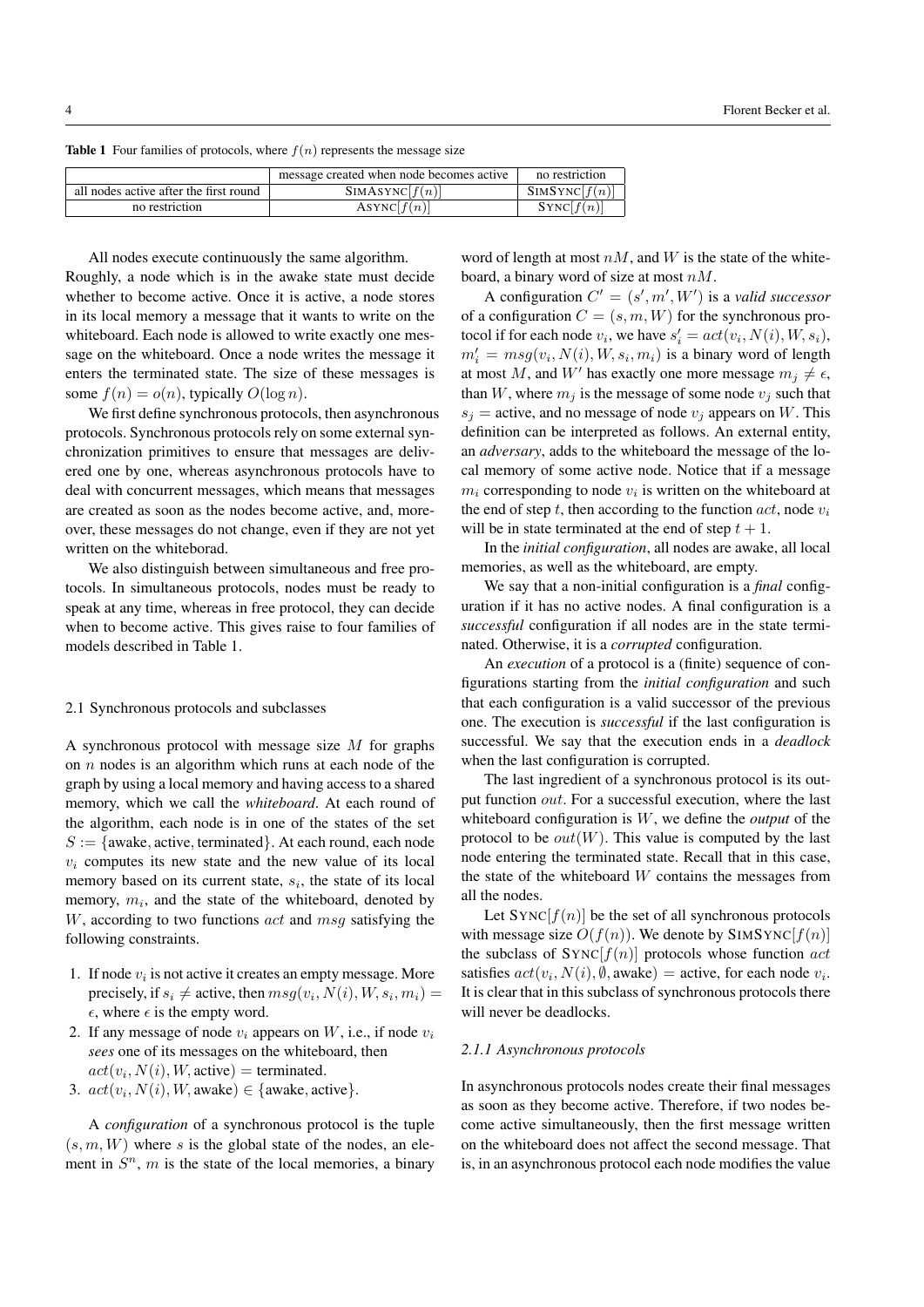of its local memory just once. To implement this idea, we impose that, if  $m_i \neq \epsilon$ , then  $msg(v_i,N(i),W,\text{active},m_i)$  =  $m<sub>i</sub>$ . That is, the local memory may be modified only once.

Let ASYNC $[f(n)]$  and SIMASYNC $[f(n)]$  be the subsets of  $SYNC[f(n)]$  and  $SIMSYNC[f(n)]$  whose function msg satisfies previous restriction, respectively. Notice that for protocols in  $SIMASYNC[f(n)]$  all nodes are in the state active at the end of the second step and they have already computed their final messages in their local memory. Hence, we may assume that these protocols have just one step, where they compute  $message_i := msg(v_i, N(i), \epsilon, \text{active}, \epsilon)$ , for each  $i=1,\ldots,n.$ 

This paper aims at deciding what kind of problems can be solved in each of these models. Therefore, rather than classes of protocols we are interested in graph problems which can be solved by protocols. Notice that a protocol works on graphs of a given size  $n$ . However, in most cases the description of the protocol is parametric in  $n$  which implicitly defines a family of protocols indexed by  $n$ . When we say that a graph problem is solved by a protocol we means that for each size  $n$  a protocol working on graphs of size  $n$ solves the problem for all graphs of size  $n$ .

In the sequel we shall denote by  $PSIMASYNC[f(n)]$ , PSIMSYNC $[f(n)]$ , PASYNC $[f(n)]$ , and PSYNC $[f(n)]$  the class of problems which can be solved by the associated protocols using message size  $O(f(n))$  on *n*-nodes graphs.

It is clear from the definitions that

 $\text{PSIMASYNC}[f(n)] \subseteq \text{PSIMSYNC}[f(n)] \subseteq \text{PSYNC}[f(n)]$ and that

 $\text{PSIMASYNC}[f(n)] \subseteq \text{PASYNC}[f(n)] \subseteq \text{PSYNC}[f(n)].$ Less obvious, we shall prove in Section 5 that

 $\text{PSIMSYNC}[f(n)] \subseteq \text{PASYNC}[f(n)]$ , and that three parts of this hierarchy are strict:

 $\text{PSIMASYNC}[f(n)] \subsetneq \text{PSIMSYNC}[f(n)] \subsetneq \text{PASYNC}[f(n)].$ 

# 3 Reconstruction of forests and bounded degeneracy graphs in SIMASYNC [ $log n$ ]

Let BUILD be the problem that consists in computing the adjacency matrix of a graph.

We say that  $G$  is of degeneracy  $k$  if there is a node  $r$  of degree at most  $k$  in  $G$  that we can remove, and then proceed recursively on the resulting graph  $G' = G\backslash r$ , until we obtain an empty graph. Let us denote by  $r_i$  the *i*-th node removed from the graph.

**Definition 1**  $G = (V, E)$  is of degeneracy k if there exists a permutation  $(r_1, \ldots, r_n)$  of V such that for all  $i, 1 \le i \le n$ ,  $r_i$  is of degree at most k in  $G_i$ , where  $G_i$  is the subgraph of G induced by  $\{r_i, \ldots, r_n\}$ .

In this section, we show that there is a SIMASYNC  $\lceil \log n \rceil$ protocol solving BUILD on graphs of bounded degeneracy. Moreover, the protocol is robust in the sense that it detects if the graph is not in the class.

#### 3.1 Case of forests  $(k = 1)$

To give the flavor of the synchronous protocol for bounded degeneracy graphs, we start with the graphs with degeneracy 1, which is exactly the class of forests. Let  $T$  be a forest, and let  $N_S(v)$  denote the neighborhood of  $v \in V(S)$  in the subforest S of T.

In this case, each node  $v$  stores in its local memory a triple of integers. This triple consists of its identifier, its degree in T,  $d_T(v)$ , and the sum of the identifiers of its neighbors (this clearly can be encoded using less than  $4 \log n$ bits):

$$
m_v := (ID(v), d_T(v), \sum_{w \in N_T(v)} ID(w)).
$$

Disregarding of the order used to fill the whiteboard, at a successful configuration the whiteboard has all messages  $(m_v)_{v \in V}$ . To build the graph using this information, the algorithm computing the output function chooses a leaf  $v$  (one of the nodes with degree at most 1). Intuitively, it prunes this leaf from the forest. By doing this recursively, it gets all the information concerning the forest. More precisely, the triple of v contains the identifier of the unique neighbor  $w$  of  $v$ since the sum of the IDs of the neighbors of  $v$  is exactly  $ID(w)$ . The output algorithm can replace the triple of w by

$$
(ID(w), d_T(w) - 1, \sum_{z \in N_T(w)} ID(z) - ID(v))
$$

which is exactly

$$
(ID(w), d_{T \setminus v}(w), \sum_{z \in N_{T \setminus v}(w)} ID(z)).
$$

By induction on the number of nodes, the output algorithm is able to decode this information and rebuild the whole forest (or decide whether the graph contains a cycle).

In the following, we generalize the idea of "pruning" a node v (of degree at most k) from the graph G in such a way that the information of the pruned graph  $G \setminus v$  can be obtained from the information of all nodes of  $G$  (by modifying the information of the neighbors of  $v$ ).

## 3.2 Generalization for any  $k > 1$

Each node needs to know the value of  $k$  (recall that  $G$  is of degeneracy at most  $k$ ). Moreover, some data structures that allow working on graphs of degeneracy upper bounded by  $k$ have to be present at all nodes. Nevertheless, no elimination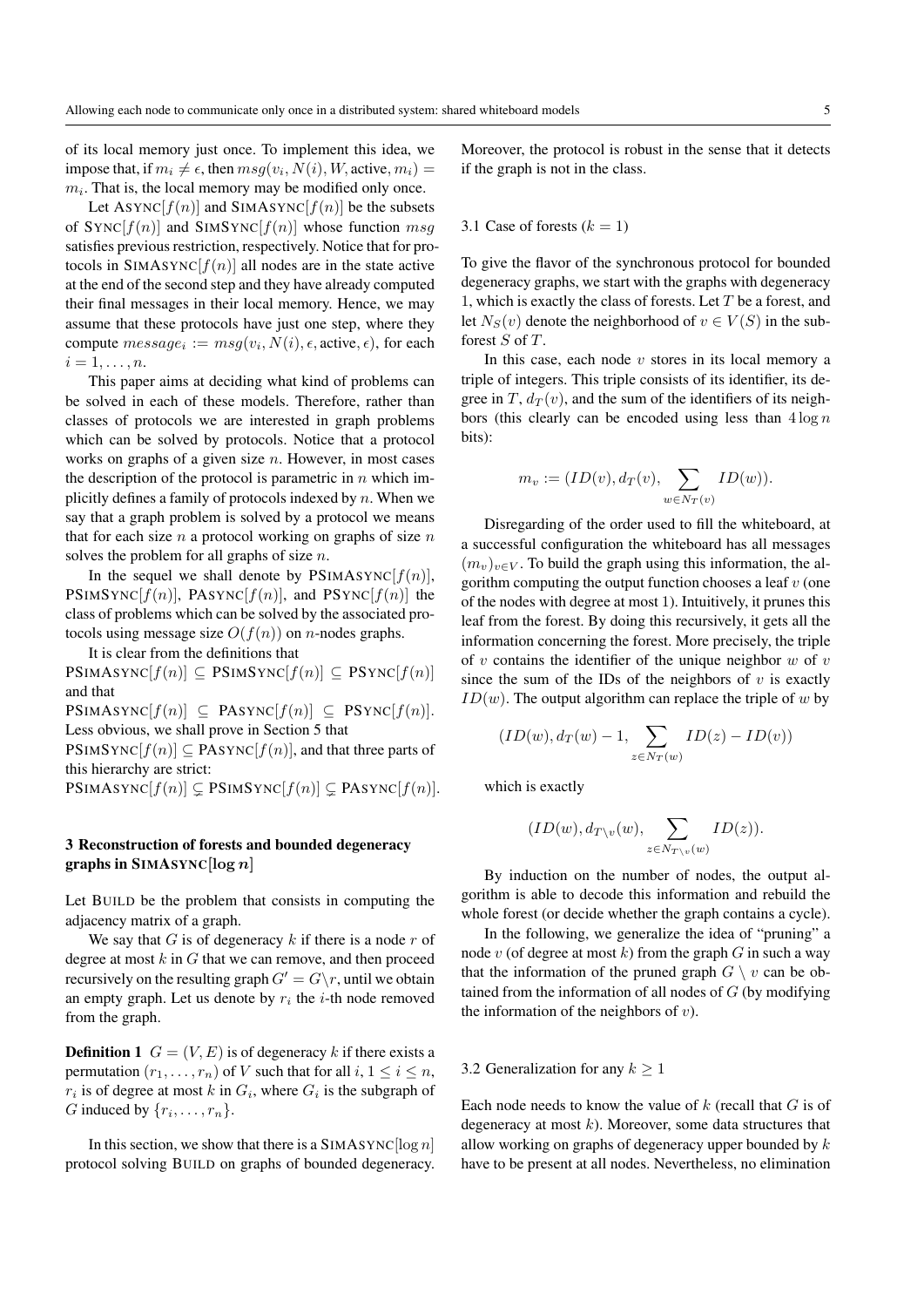order (see Definition 1) is known a priori: it will be discovered during the execution of calculations in the last node.

The information that each node  $v$  writes on the whiteboard is the following  $k + 2$ -tuple:

- its identifier  $ID(v)$ .
- its degree  $d_G(v)$  in G.
- for each integer  $p, 1 \leq p \leq k$ , the quantity  $\sum_{w \in N_G(v)} (ID(w))^p$  (i.e., the sum of p's powers of the identifiers of the neighbors).

Note that for  $k = 1$  this is the construction described in the case of forests. We shall see that, with this information, for any node v of degree at most  $k$ , the algorithm for the output function can retrieve the identifiers of the neighbors of  $v$ . Eventually, like in the case of forests, this output algorithm simulates the removal of node  $v$  from the graph and iterates the process until obtaining the empty graph.

To describe the encoding and decoding of the neighborhood information we need to recall some results from algebra and number theory. We will use the following matrix, very similar to the well-known Vandermonde matrix.

**Definition 2** Define the matrix A by  $A_{p,i} = i^p$ , for  $i =$  $1, \ldots, n$  and  $p = 1, \ldots, k$ . To express explicitly the dimensions we will write  $A(k, n)$ .

#### 3.3 Neighborhood encoding

Let us recall that  $(v_1, \ldots, v_n)$  denotes the nodes ordered by their identifiers. To encode its neighborhood, each node  $x$ uses the matrix  $A(k, n)$  and the incidence vector of its neighborhood  $x$ , i.e., the binary vector with 1 on the *i*-th coordinate if  $v_i$  is a neighbor of x, and 0 otherwise.

The message generated by node  $x$  is the tuple  $(ID(x), d_G(x), \mathbf{b}(x))$ , where  $\mathbf{b}(x) = A(k, n)\mathbf{x}$ .

Lemma 1 *The size of the message generated by each node* is  $O(\log n)$  bits – more precisely,  $O(k^2 \log n)$  bits. The com*putation of the message can be performed in* O(n) *local time.*

*Proof* For computing b, the algorithm sums up at most  $n$ columns of the matrix  $A(k, n)$ . The result is a k element vector with a sum of some elements from the  $i$ -th row of  $A(k, n)$  at position i. The coefficients in  $A(k, n)$  are at most  $n^k$ , so the sum is at most  $n^{k+1}$ . It can be encoded using  $(k+1)$ 1) log *n* bits, so the whole vector **b** requires  $k(k + 1) \log n$ bits at most. Altogether, the message associated to each node x is of size at most  $O(k^2 \log n)$ .

For the time complexity it is enough to notice that we sum up  $O(n)$  values encoded using  $O(\log n)$  bits each.

# 3.4 Neighborhood decoding

We will use the following classical result from number theory.

**Theorem 1** [14] Let  $j_1, j_2, \ldots, j_k$  be arbitrary positive in*tegers. Let*  $i_1, i_2, \ldots, i_k$  *be k unknowns. In integers, if the following system of simultaneous equations has non-trivial solutions, then*  $(i_1, i_2, \ldots, i_k) = (j_1, j_2, \ldots, j_k)$  *up to a permutation.*

 $i_1^p + i_2^p + \cdots + i_k^p = j_1^p + j_2^p + \cdots + j_k^p$  for all  $1 \le p \le k$ 

Notice that Theorem 1 covers also the case where some variables are 0, so we have the following corollary.

**Corollary 1** *Given the message*  $(ID(x), d_G(x), \mathbf{b}(x))$  *written on the whiteboard by a node of degree at most* k*, there exists only one binary vector* **x** *such that*  $A(k, n)$ **x** = **b** $(x)$ *.* 

In case a fast decoding of neighborhoods is needed, we can perform a preprocessing step to enumerate all  $k$ -subsets of  $\{1, \ldots, n\}$  and compute the values  $\mathbf{b} = A(k, n)\mathbf{x}$ , where x is an incidence vector of such a subset, and store them in a table  $N$  that assigns to each value vector  $\bf{b}$  the corresponding x. The size of N is  $O(n^k)$  and, by sorting it according to the lexicographic order on value vectors, we can perform a neighborhood look-up in time  $k \log n$ . Thus we have the following.

Lemma 2 *Let* k, n *be integers. There exists a function that,* given the message  $(ID(x), d_G(x), \mathbf{b}(x))$  of a node x of de*gree at most* k*, allows to compute the neighborhood of* x *in time*  $O(\log n)$ *.* 

Using such a look-up table we can perform Algorithm 1, which reconstructs graph G in  $O(n^2)$  time.

| <b>Algorithm 1 Output function</b>                                                        |
|-------------------------------------------------------------------------------------------|
| <b>Require:</b> the whiteboard $W = \{ (ID(x), d_G(x), \mathbf{b}(x))   x \in V \}$ , the |
| look-up table $N$ (as in Lemma 2)                                                         |
| <b>Ensure:</b> $H = (V, E)$ – a reconstruction of G                                       |
| while there is a message on the whiteboard $W$ do                                         |
| take an element $(ID(x), d_G(x), \mathbf{b}(x))$ from W s.t. $d_G(x) \leq k$              |
| look-up in N the neighborhood $x$ of x                                                    |
| for all $v_i \in V$ s.t. $\mathbf{x}(i) = 1$ do                                           |
| add $\{x, v_i\}$ to H                                                                     |
| update $(ID(v_i), d_G(v_i), \mathbf{b}(v_i))$ in W according to the re-                   |
| moval of x from $G$                                                                       |
| end for                                                                                   |
| remove $(ID(x), d_G(x), \mathbf{b}(x))$ from W                                            |
| end while                                                                                 |
| return H                                                                                  |

We conclude:

Theorem 2 *There exists a* SIMASYNC[log n] *protocol for* BUILD *for graphs of bounded degeneracy.*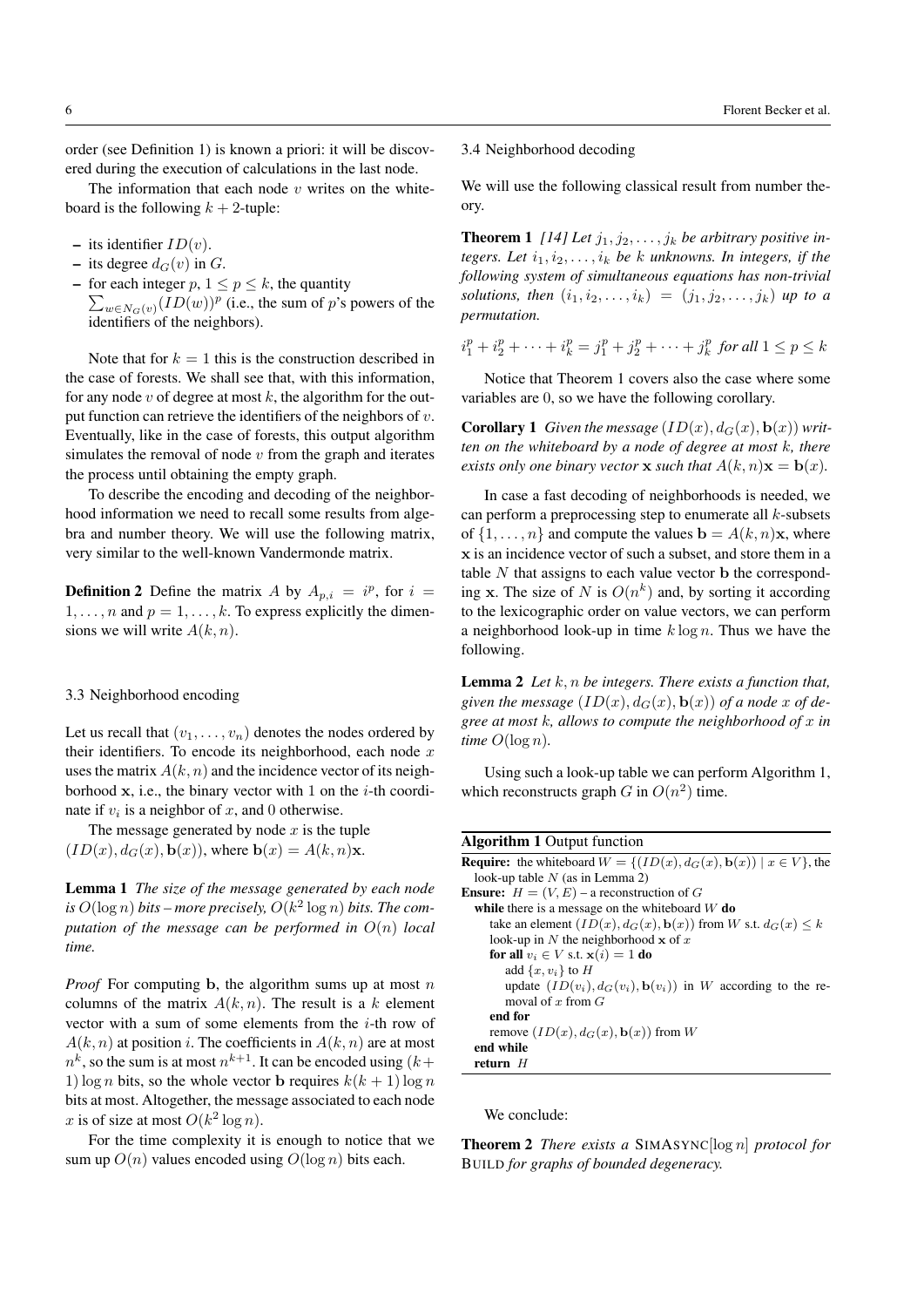Note that our protocol can also be turned into a recognition protocol for these graphs. By applying the same output algorithm as above, we just have to add one test in the output function, which rejects the graph if, during the pruning process, we find no node of degree at most k.

Many graph classes are known to be of bounded degeneracy. Planar graphs are of degeneracy at most 5, graphs of treewidth  $k$  are also of degeneracy at most  $k$ , and more generally, for each fixed graph  $H$ , the class of  $H$ -minor free graphs is also of bounded degeneracy [7, 12, 13]. It is worth to mention that with our tools we can deal with graphs having a node ordering where each node  $v$  has degree at most  $k$ or at least  $n-k-1$ , in the graph induced by nodes appearing later than  $v$  in the ordering.

## 4 Hard problems for SIMASYNC

We give in this section examples of problems that cannot be solved in SIMASYNC $[f(n)]$ , for any function  $f = o(n)$ . The proof technique is based on a reduction from BUILD.

Recall that BUILD is the problem that consists in computing the adjacency matrix of a graph.

**Lemma 3** Let G be a family of *n*-node graphs, and  $g(n)$  be *the number of graphs in* G*. Let* f(n) *be any function, and*  $C \in \{SIMASYNC, SIMSYNC, ASYNC, SYNC\}$ *. If BUILD, when the input graphs are restricted to the class* G*, can be solved in the model*  $C[f(n)]$  *then*  $\log g(n) = O(n f(n))$ *.* 

*Proof* Consider any protocol in one of the four considered models. In any model, at the end of the communication process, *n* messages of size  $O(f(n))$  bits are written on the whiteboard W. Hence, at the end, a total of  $O(n f(n))$  bits are available on the whiteboard. For the output function to distinguish two different graphs in  $\mathcal{G}$ , we must have  $\log q(n) = O(n f(n)).$ 

Consider the problem TRIANGLE, which consists in deciding whether an arbitrary graph  $G$  contains a triangle as subgraph (i.e. three pairwise adjacent nodes ).

**Theorem 3** For any  $f(n) = o(n)$ , TRIANGLE *cannot be solved in the* SIMASYNC $[f(n)]$  *model.* 

*Proof* For the sake of contradiction, let us assume that there is a SIMASYNC $[f(n)]$  protocol A for detecting triangles. We shall prove that by using  $A$  we can build a

SIMASYNC $[f(n+1)+\log n]$  protocol A' for reconstructing bipartite graphs with parts

 ${v_1, \ldots, v_{n/2}}$  and  ${v_{n/2+1}, \ldots, v_n}$ . Since there are

 $\Omega(2^{(n/2)^2})$  such bipartite graphs we would get a contradiction with Lemma 3.

Informally, for each  $s, t \in \{1, \ldots, n\}$ , we shall simulate the behavior of A on the graph  $G'_{s,t}$  obtained from a



Fig. 1 Reducing reconstruction of arbitrary graph to detection of triangles: given the graph  $G$  (circled nodes), in order to check whether  $(2, 7)$  is an edge of G, we build the auxiliary graph  $G'_{2,7}$  by adding node 8 as depicted on the figure. It contains a triangle if and only if  $(2, 7)$  is an edge of  $G$ .

graph  $G = (V, E)$  by adding an extra node  $v_{n+1}$ , and edges  $\{v_s, v_{n+1}\}\$  and  $\{v_t, v_{n+1}\}\$ . If G is bipartite, then  $G'_{s,t}$  has a triangle if and only if  $\{v_s, v_t\} \in E$  (see Figure 1). Therefore, since for each s, t, protocol A can decide whether  $G'_{s,t}$ has a triangle, it will be possible to reconstruct  $G$ .

On an input graph  $G = (V, E)$ , the message function of protocol  $A'$  is as follows. Let  $m'_i$  be the message produced by protocol A on a node with ID i and neighborhood  $N(i)$ (where  $N(i)$  is the neighborhood of  $v_i$  in  $G$ ) and let  $m''_i$  be the message produced by  $A$  on a node with ID i and neighborhood  $N(i) \cup \{v_{n+1}\}\$ . Protocol  $\mathcal{A}'$  will produce, for node  $v_i$ , the message containing the triple  $(i, m'_i, m''_i)$ . Thus, it uses  $2 \cdot f(n+1) + \log n$  bits.

Let us describe the output function of  $A'$ . For each  $s, t$ , and for  $i \in \{1, \ldots, n+1\}$ , let  $m_i(s, t)$  be defined as  $m_i'$ when  $i \notin \{s, t\}$ , as  $m''_i$  when  $i \in \{s, t\}$ , and as the message produced by A on node  $v_{n+1}$  in  $G'_{s,t}$ , when  $i = n + 1$ . Clearly, this information can be retrieved from the whiteboard of  $A'$ . Moreover, it corresponds exactly to the whiteboard produced by protocol  $A$  for  $G'_{s,t}$ . Therefore, using the output function of A, we detect whether  $\{v_s, v_t\}$  is an edge of G.

By doing this on each  $s$  and  $t$ , the output function of protocol  $A'$  builds the whole graph  $G$ .

It is worth mentioning that in Theorem 3, we have provided a reduction from  $SIMASYNC[f(n)]$  protocols for BUILD to a SIMASYNC $[f(n) + \log n]$  protocol for TRIANGLE on bipartite graphs with a given partition. Moreover, the local time complexities of the new protocol are polynomially bounded in terms of the original protocol.

In the sequel, we shall use this type of reductions to prove that several problems are hard for some of our models. Also, we have proved in [2] that computing the diameter cannot be performed in SIMASYNC $[f(n)]$  for any  $f = o(n)$ ; the construction is quite similar to the one of Theorem 3.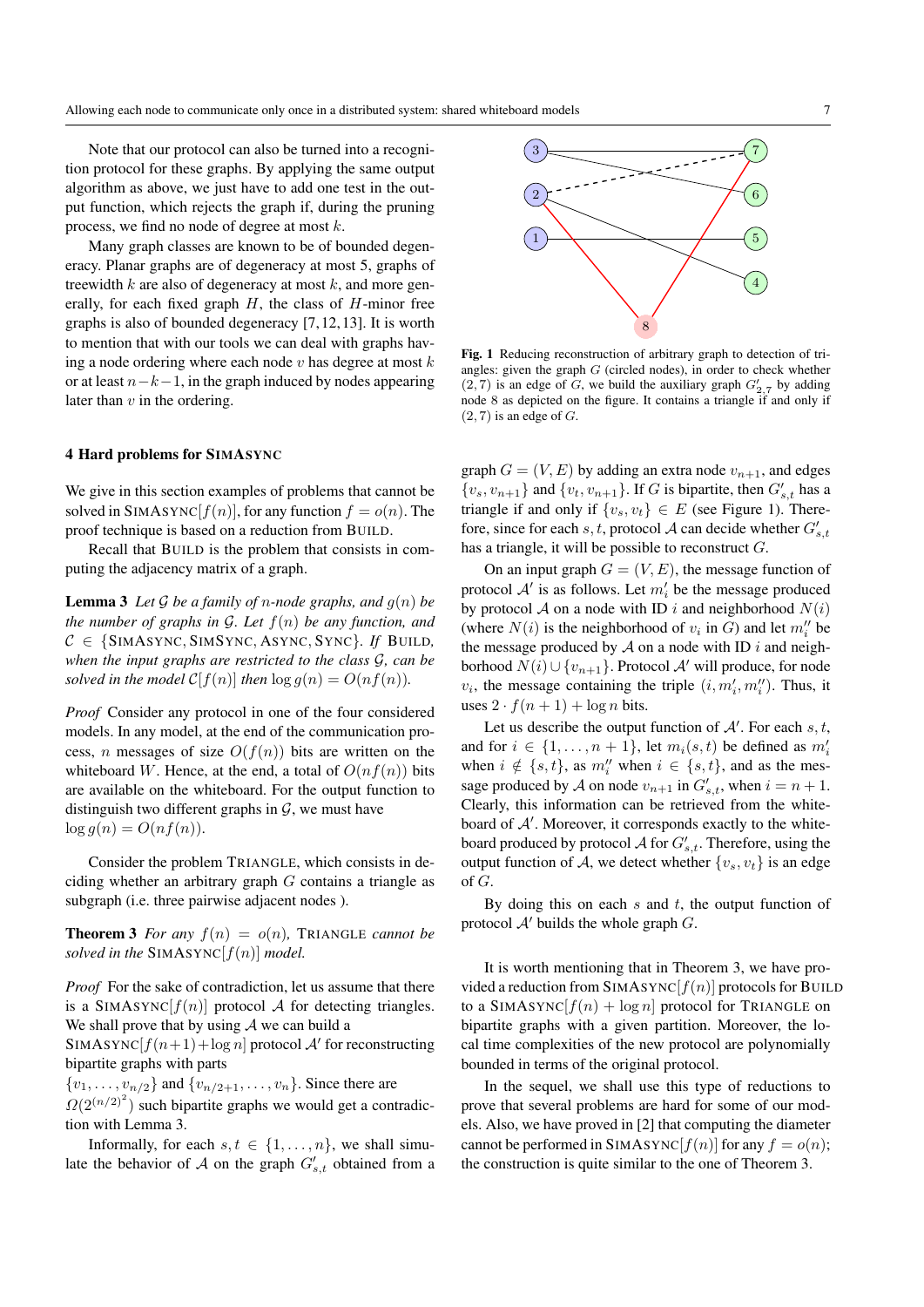# 5 A computing power lattice

In this section we intend to show that our four models form a lattice in which the computational power grows strictly whenever either the synchronization model is enriched or the message size is increased. On the other hand, when one resource is increased but the other restricted then the resulting class is incomparable with the original (neither is included in the other). The main result of this section is the following theorem:

**Theorem 4** *For all*  $\Omega(\log n) = f(n) = o(n)$ ,  $\text{PSIMASYNC}[f(n)] \subseteq \text{PSIMSYNC}[f(n)] \subseteq \text{PASYNC}[f(n)]$ *and*  $\text{PASYNC}[f(n)] \subseteq \text{PSYNC}[f(n)].$ 

We start with the following weaker result:

**Lemma 4** *For all*  $f(n) = o(n)$ *,*  $\text{PSIMASYNC}[f(n)] \subseteq \text{PSIMSYNC}[f(n)] \subseteq$  $PASYNC[f(n)] \subseteq PSYNC[f(n)].$ 

For ease of description, in what follows we will not explicitly define the functions for activation, message creation and decision. Nevertheless, they will always be clear from the context.

*Proof* PSIMASYNC $[f(n)] \subseteq$  PSIMSYNC $[f(n)]$ . In the SIM-SYNC model, any node applies directly the protocol of the SIMASYNC model. Nodes create their message initially, ignoring the messages present on the whiteboard when they write their own.

 $\text{PSIMSYNC}[f(n)] \subseteq \text{PASYNC}[f(n)]$ . Recall that a problem is solved in the SIMSYNC model if the nodes compute the output *no matter* the order chosen by the adversary. So we can translate a SIMSYNC protocol into a ASYNC one if we fix an order (for instance  $v_1, \ldots, v_n$ ) and use this order for a sequential activation of the nodes.

**PASYNC**[ $f(n)$ ]  $\subseteq$  **PSYNC**[ $f(n)$ ]. The situation is that of the first inclusion. It suffices to force the protocols in SYNC to create their messages based only on what was known at the moment when they became active.

### 5.1 SIMASYNC vs. SIMSYNC

We consider here a "rooted" version of the INCLUSION MAX-IMAL INDEPENDENT SET problem. This problem, denoted by MIS, takes as input an *n*-node graph  $G = (V, E)$  together with an identifier  $ID(x)$ ,  $x \in V$ , and the desired output is any maximal (by inclusion) independent set containing  $x$ .

Theorem 5 MIS *can be solved in the* SIMSYNC[log n] *model.*

*Proof* Recall that in the SIMSYNC model, all nodes are initially active and that the adversary chooses the ordering in which the nodes write their messages. Hence, a protocol in this model must specify the message created by a node  $v$ , according to the local knowledge of  $v$  and the messages written on the whiteboard before  $v$  is chosen by the adversary.

The protocol is trivial (it is the greedy one). When node  $v$  is chosen by the adversary, the message of  $v$  is either its own ID (meaning that  $v$  belongs to the final independent set) or  $v$  writes "no" (otherwise). The choice of the message is done as follows. The message is  $ID(v)$  either if  $v = x$  or if  $v \notin N(x)$  and  $ID(y)$  does not appear on the whiteboard for any  $y \in N(v)$ . Otherwise, the message of v is "no".

Clearly, at the end, the set of nodes with their IDs on the whiteboard consists of an inclusion maximal independent set containing  $x$ .

**Theorem 6** *For any*  $f(n) = o(n)$ , MIS *cannot be solved in the* SIMASYNC $[f(n)]$  *model.* 

*Proof* Let  $f(n) = o(n)$ . We proceed by contradiction, following the same ideas as in the proof of Theorem 3. Let us assume that there exists a protocol  $A$  for solving MIS in the SIMASYNC $[f(n)]$  model. Then we show how to design a protocol  $A'$  to solve BUILDfor any graph in this model, contradicting Lemma 3.

Let  $G = (V, E)$  be any graph with  $V = \{v_1, \ldots, v_n\}.$ For any  $1 \leq i < j \leq n$ , let  $G_{i,j}^{(x)}$  be obtained from G by adding a node x adjacent to every node in  $V$  with the exception of  $v_i$  and  $v_j$ . Note that  $\{x, v_i, v_j\}$  is the only inclusion maximal independent set containing x in  $G_{i,j}^{(x)}$  if and only if  $\{v_i, v_j\} \notin E$ . Moreover, if  $\{v_i, v_j\} \in E$ , there are two inclusion maximal independent sets containing  $x: \{x, v_i\}$  and  ${x, v_i}.$ 

Recall that, in the SIMASYNC model, all nodes must create their message initially, i.e., while the whiteboard is still empty. Hence, the message created by a node only depends on its local knowledge. We denote by  $\mathcal{A}(v_k, G_{i,j}^{(x)})$  the message created by node  $v_k$  following protocol  $A$  when the input graph is  $G_{i,j}^{(x)}$ .

Notice that, for a given k, the node  $v_k$  can generate only two possible messages depending on whether  $k \in \{i, j\}$  or  $k \notin \{i, j\}$ . That is, only two messages are generated by each node for all  $i, j$ . Therefore, we call  $m_k$  the message that  $v_k$ generates when  $k \in \{i, j\}$  (i.e., x and  $v_k$  are not neighbors) and  $m'_k$  the message  $v_k$  generates when  $k \notin \{i, j\}$  (i.e., x and  $v_k$  are neighbors).

From the previous protocol  $A$  we are going to define another protocol  $A'$  in the SIMASYNC $[f(n)]$  model which solves BUILD for any graph. Protocol  $A'$  works as follows. Every node  $v_k$  generates the pair  $(m_k, m'_k)$  of the two messages  $v_k$  would send in A when it is adjacent to x and when it is not. Clearly, this consists of  $O(f(n))$  bits.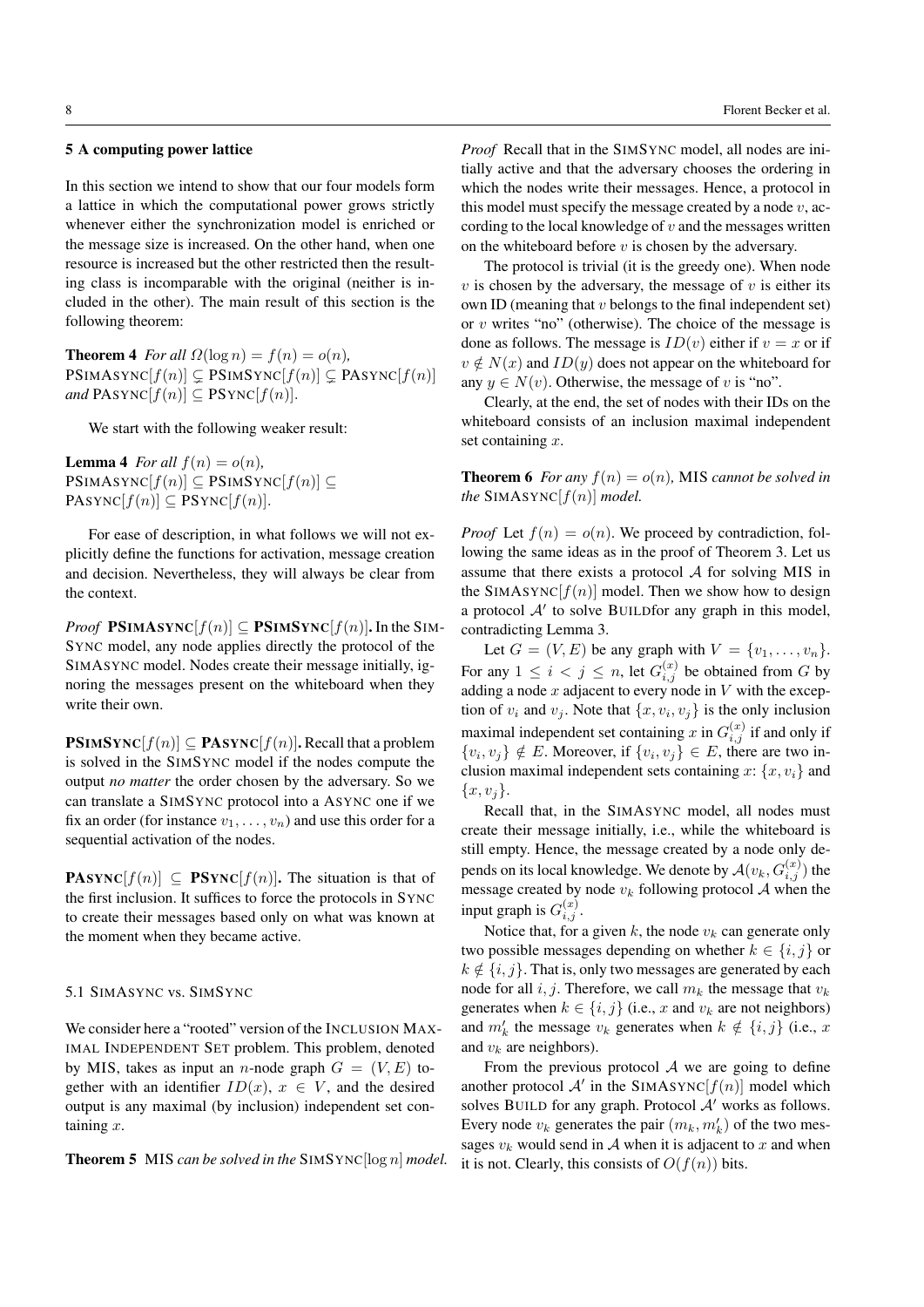Now let us prove that any node can reconstruct  $G =$  $(V, E)$  from the messages generated by  $A'$ . More precisely, for any  $1 \leq s \leq t \leq n$ , any node can decide whether  $\{v_s, v_t\} \in E$  or not. It is enough for any node to simulate the decision function of A in  $G_{s,t}^{(x)}$  by using messages  $m_s, m_t$  and  $\{m'_k : k \in \{1, \cdots, n\} \setminus \{s, t\}\}\)$ . Since the output of A is  $\{x, v_s, v_t\}$  if and only if  $\{v_s, v_t\} \notin E$ , the result follows. This would mean that from  $O(n f(n))$  bits we can solve BUILD in the class of all graphs, a contradiction.

**Corollary 2** *For all*  $\Omega(\log n) = f(n) = o(n)$ ,  $\text{PSIMASYNC}[f(n)] \subsetneq \text{PSIMSYNC}[f(n)]$ *.* 

Actually, the same result holds for TRIANGLE mentioned above.

We discuss now another problem that could possibly separate the two models. Given an  $(n - 1)$ -regular 2n-node  $graph G$ , the 2-CLIQUES problem consists in deciding whether  $G$  is the disjoint union of two complete graphs with n nodes .

It is easy to show that 2-CLIQUES can be solved in the  $SIMSYNC[log n]$  model. Indeed, a trivial protocol can partition the nodes into two cliques numbered 0 and 1 if the input consists of two cliques, or otherwise indicates that it is not the case. The first node  $u$  to be chosen by the adversary writes  $(ID(u), 0)$  on the whiteboard W. Then, each time a node v is chosen, it writes  $(ID(v), 0)$  if it "believes" to be in the same clique as u, and  $(ID(v), 1)$  otherwise. More precisely, let  $S_v$  be the subset of neighbors of v that have already written a message on the whiteboard. If  $S_v = \emptyset$  then v writes 1. If all nodes in  $S_v$  have written that they belong to the same clique  $c \in \{0, 1\}$  then v writes c, and v writes "no" otherwise. Clearly,  $G$  is the disjoint union of two cliques if and only if there is no message "no" on the whiteboard at the end of the communication process.

Proving that 2-CLIQUES cannot be solved in any SIMASYNC $[f(n)]$  model (either for  $f(n) = \log n$  or for any other  $f(n)$  is an interesting question because it would allow us to show that CONNECTIVITY (deciding whether a graph is connected or not) cannot be solved in the SIMASYNC model. Indeed, it is easy to show that an  $(n - 1)$  regular  $2n$ node graph is the disjoint union of two cliques if and only if it is not connected. We leave this as an open question:

Open Problem 1 *For which* f(n) *can* 2-CLIQUES *be solved in the* SIMASYNC $[f(n)]$  *model?* 

# 5.2 SIMSYNC vs. ASYNC

We say that a graph is *even-odd-bipartite* if there are no edges between nodes having identifiers with the same parity. For the purpose of separating classes PSIMSYNC and PASYNC, the problem we are going to introduce is EOB-BFS. In this problem, the input is an arbitrary  $n$ -node graph  $G$  and the output is a BFS-tree (or BFS-forest) if  $G$  is evenodd bipartite, and a negative answer otherwise. The root of the BFS-tree in each connected component of  $G$  will be the node with the smallest identifier in the respective component.

Theorem 7 EOB-BFS *can be solved in the* ASYNC[log n] *model.*

*Proof* Let G be the input graph. All nodes detecting that they have a neighbor with the same parity become active and create a message saying that this is an *invalid* graph. So we are going to define our protocol assuming that  $G$  is indeed even-odd-bipartite.

The protocol will activate the nodes layer by layer in the BFS-forest. The first node to become active is  $v_1$ , then all its neighbors, then all nodes at distance 2, and so on. When all nodes in layer  $k$  have written their messages, then the information appearing on the whiteboard will be sufficient to compute the number of edges crossing between layer  $k$ and layer  $k + 1$  (if such number is 0 then that would mean that another connected component must be activated).

Initially, only  $v_1$  is active. Let  $N_v^*$  be the set of neighbors of v *that have already written a message* on the whiteboard. When node  $v$  becomes active it creates the message  $(ID(v), l(v), p(v), d_{-1}(v), d_{+1}(v))$  where:

- $ID(v)$  is its ID
- $l(v) = min_{w \in N_v^*} l(w) + 1$
- $p(v)$  is the node in  $N_v^*$  with minimum ID, or ROOT if  $N_v^*$  is empty

 $d_{-1}(v) = |N_v^*|$ 

$$
d_{+1}(v) = |N(v)| - |N_v^*|,
$$

where  $l(v)$  represents the layer of v,  $d_{-1}(v)$  its degree towards the previous layer,  $d_{+1}(v)$  its degree towards the next layer and  $p(v)$  its parent in the BFS-forest. The message created by  $v_1$  at the beginning is  $(1, 0, \text{ROOT}, 0, |N(v_1)|)$ . Since  $v_1$  is the only active node the adversary is forced to choose it and  $v_1$  writes its message on the whiteboard. Then all the neighbors of  $v_1$  become active and, since we want the nodes of the same layer to become active simultaneously, the protocol later on works as follows: an arbitrary node  $v$  becomes active (and computes its message) if the following two conditions are satisfied:

- 1. A neighbor  $w$  of  $v$  has already written its message on the whiteboard, and
- 2.  $\Sigma_{u \in L_{l(w)}} d_{-1}(u) = \Sigma_{u \in L_{l(w)-1}} d_{+1}(u)$ , where  $L_k$  is the set of nodes in layer  $k$  that have already written a message.

The key argument is to see that the second condition for activation ensures that all nodes in layer  $k$  have written their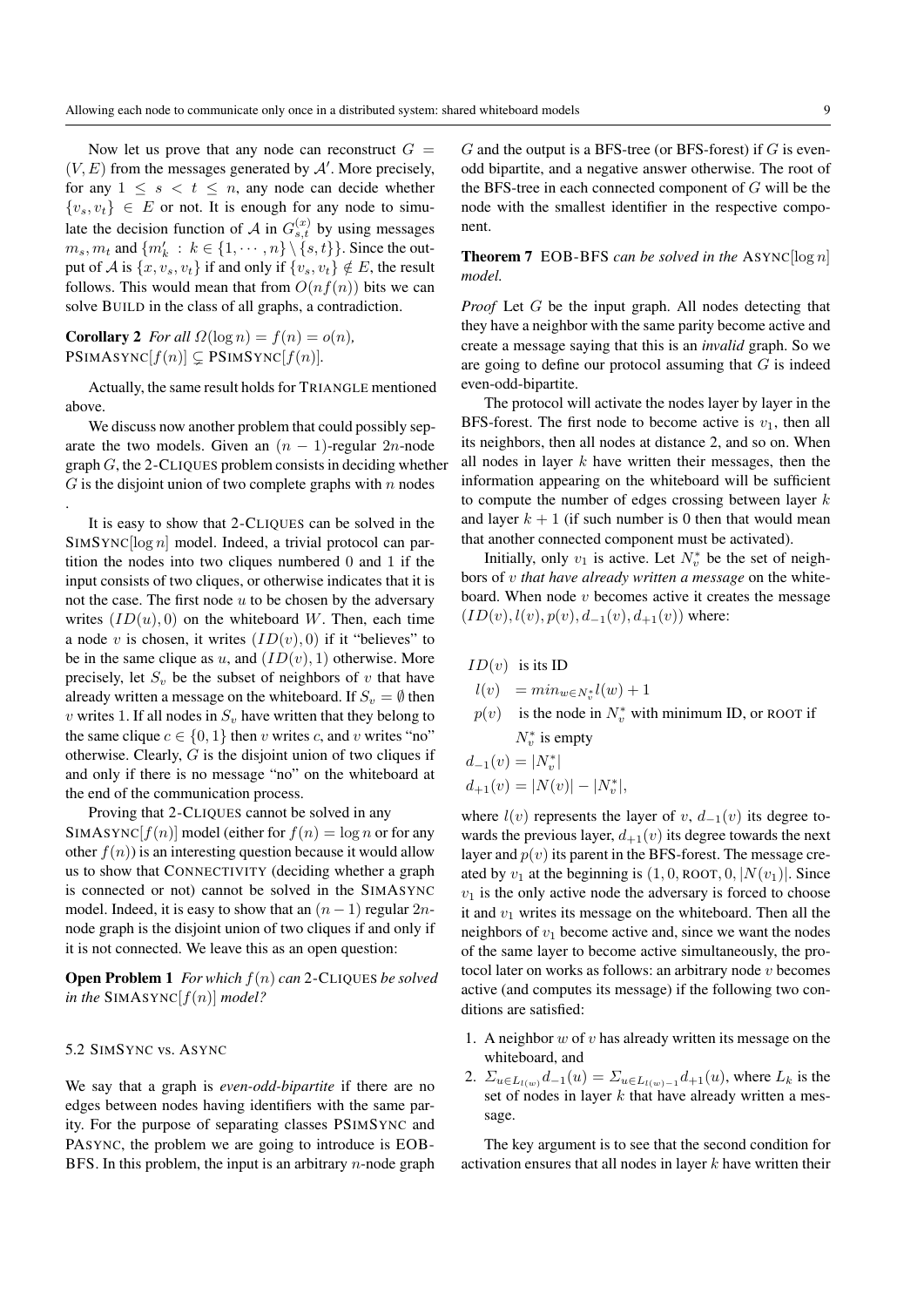messages before layer  $k+1$  is activated. To ensure this property, the second condition gives a certificate that all edges from layer  $k-1$  to layer k have been acknowledged by nodes in layer k.

Previous protocol works correctly if the graph has only one connected component. In order to avoid any deadlock we have to add another condition for becoming activated. The idea is to verify that a component has already been covered. More precisely, v becomes activated if the last message was written by a non-neighbor node  $w$  of  $v$  and the following three conditions are satisfied:

1.  $\Sigma_{u \in L_{l(w)}} d_{+1}(u) = 0.$ 

- 2.  $\Sigma_{u \in L_{l(w)}} d_{-1}(u) = \Sigma_{u \in L_{l(w)-1}} d_{+1}(u)$ .
- 3. The ID of  $v$  is the minimum among the nodes that have not written a message yet.

These condition ensure that when the active connected component changes, exactly one node is activated. In the end, the output function corresponds to the forest indicated by the  $p(v)$  from each message.

**Theorem 8** For any  $f(n) = o(n)$ , EOB-BFS cannot be *solved in the* SIMSYNC $[f(n)]$  *model.* 

*Proof* We proceed by contradiction. Let us assume that there exists a protocol A for solving EOB-BFS in SIMSYNC $[f(n)]$ for some  $f(n) = o(n)$ . The idea is to construct a protocol A' for solving BUILD for even-odd-bipartite graphs in SIMSYNC $[f(n)]$ , in contradiction with Lemma 3. Note that there are  $2^{\Omega(n^2)}$  even-odd-bipartite graphs with n nodes.

Let  $G = (V, E)$  be an even-odd-bipartite graph with  $V = \{v_2, \ldots, v_n\}$ . Assume that *n* is odd.

Let  $V' = \{v_1, v_{n+1}, v_{n+2}, \dots, v_{2n-1}\}$ . Let  $3 \le i \le n$  be odd. We are going to define the auxiliary even-odd-bipartite graph  $G_i = (V \cup V', E \cup E_i)$  where the edges in  $E_i$  are defined as follows: connect  $v_1$  with  $v_{i+n-2}$ ,  $v_i$  with  $v_{i+n-2}$ for every  $3 \leq j \leq n$  odd and  $v_j$  with  $v_{j+n}$  for every  $2 \leq j \leq n-1$  even (see Figure 2).

Suppose now that we run  $\mathcal A$  on  $G_i$ . It follows that a node  $v_i$  is at layer 3 of the BFS-tree rooted in  $v_1$  if and only if  $v_i$ and  $v_i$  are neighbors in G. Thus, if we simulate A on all  $G_i$ (i.e., for all  $3 \le i \le n$  odd), then we would solve BUILD in  $SIMSYNC[f(n)].$ 

Note that if we run A on each of the  $G_i$ 's with the nodes activated in order  $(v_2, v_3, \ldots, v_{2n-1}, v_1)$  then the messages written by the nodes in  $V = \{v_2, \ldots, v_n\}$  will not depend on the choice of  $i$ . In fact, the neighborhood of all of these nodes is the same in every  $G_i$ , and their messages can only depend on such neighborhoods and the previous messages.

We then define  $A'$  to be the protocol in which each node in G sends the message it would send in any of the  $G_i$ 's when running  $A$ . Once all these messages have been collected,  $A'$  simulates  $A$  for every  $G_i$  in order to compute the neighborhood of  $v_i$ .

Thus, EOB-BFS is not in  $PSIMSYNC[f(n)]$ .



Fig. 2 Reducing reconstruction of even-odd-bipartite graph to construction of BFS tree in even-odd-bipartite graphs: given the even-oddbipartite graph G (with node set  $\{2, \dots, 7\}$ ), in order to check the edges of  $G$  incident to 5, we build the auxiliary graph  $G<sub>5</sub>$  by adding nodes  $\{1, 8, \dots, 13\}$  as depicted on the figure. Node  $j \in \{2, 4, 6\}$  is in the third layer of a BFS-tree rooted in 1 if and only if  $(5, j)$  is an edge of G.

**Corollary 3** *For all*  $\Omega(\log n) = f(n) = o(n)$ ,  $\text{PSIMSYNC}[f(n)] \subsetneq \text{PASYNC}[f(n)]$ *.* 

#### 5.3 Message size

Obviously, by increasing the size of the messages we make the system more powerful. What is more interesting is that this resource is orthogonal (independent) to the synchronization power. We have already seen in previous section that  $MIS \in \text{PSIMSYNC}[\log n]$  but MIS  $\notin \text{PSIMASYNC}[o(n)]$ . In other words, there are problems that can not be solved if we go down in the synchronization hierarchy *no matter the extra length given to the size of the messages*. Now we are going to prove a more general result.

**Theorem 9** Let  $f(n) = o(n)$ . SUBGRAPH<sub>f</sub> is the problem *where the input is an n-node graph*  $G = (V, E)$  *and the output is the subgraph obtained by keeping only edges between nodes in*  $\{v_1, \ldots, v_{f(n)}\} \subseteq V$ *. Let*  $g(n) = o(f(n))$ *. We have that* SUBGRAPH $_f \in$  PSIMASYNC $[f(n)]$  *but* SUBGRAPH<sub>f</sub>  $\notin$  PSYNC[ $g(n)$ ].

*Proof* It is obvious that SUBGRAPH<sub>f</sub> is in PSIMASYNC $[f(n)]$ : each node sends a vector consisting of the  $f(n)$  first bits of its line in the adjacency matrix of the graph. Let  $g(n)$  =  $o(f(n))$ . SUBGRAPH<sub>f</sub> cannot be in PSYNC[ $q(n)$ ], since that would allow us to solve BUILD for graphs of size  $n$  where  ${v_{f(n+1)}, \ldots, v_n}$  are isolated nodes. This contradicts Lemma 3 because these graphs need  $O(n \log n + (f(n))^2)$  bits to be defined.

#### 6 Connectivity and related problems

One of the main questions in distributed environments concerns connectivity. For instance, one important task in wireless networks consists in computing a connected spanning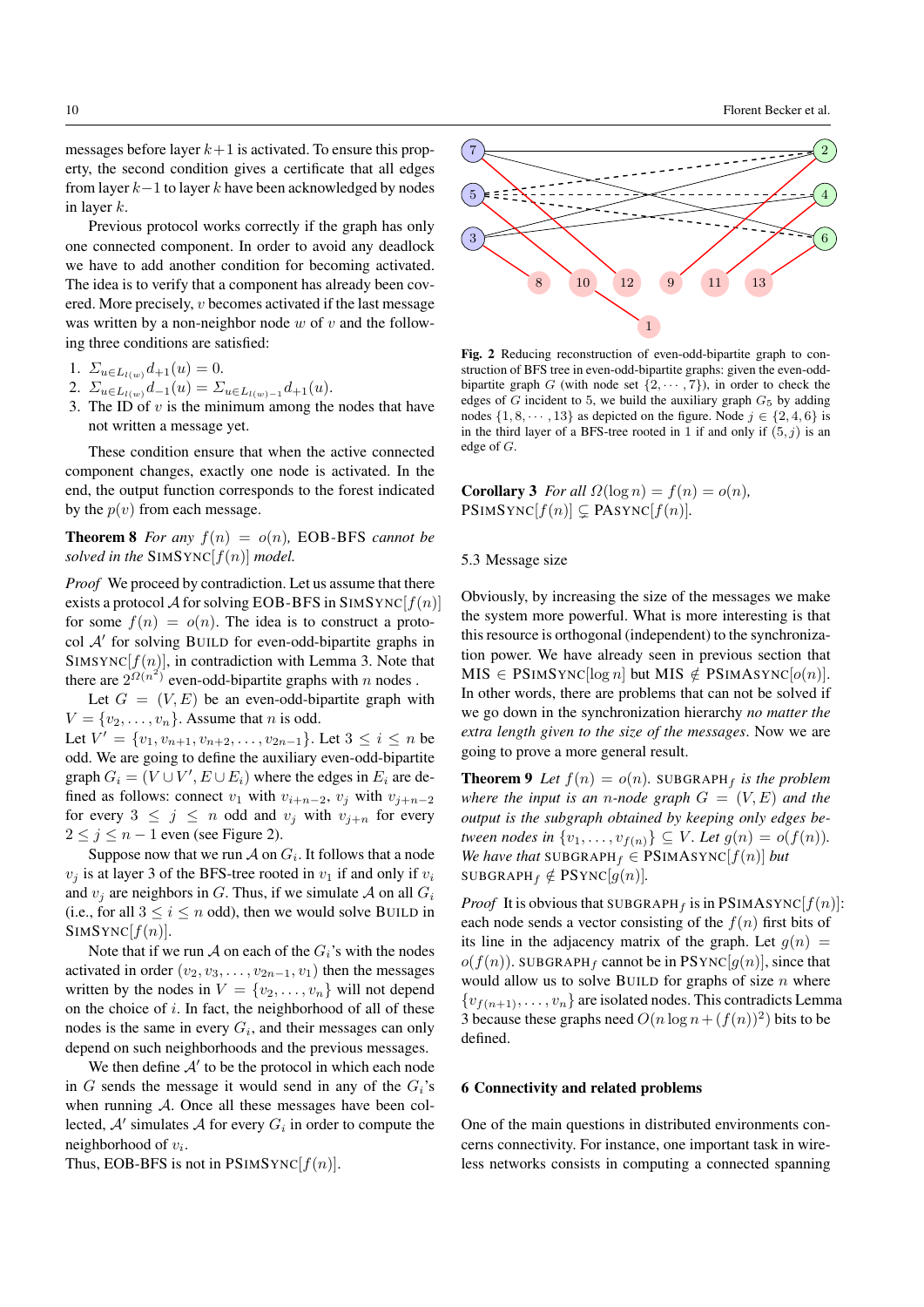subgraph (e.g., a spanning tree) since the links of such subgraph are used for communication.

In Section 5 we saw that it is possible in the ASYNC  $\lceil \log n \rceil$ model to compute a BFS-forest for even-odd-bipartite graphs, i.e., bipartite graphs where the bipartition is *fully known* to every node. In such model it is in fact possible to get a protocol which outputs a BFS-forest *for all bipartite graphs without knowledge of the bipartition*. In the case of a nonbipartite graph though, running this protocol can result in a deadlock: at some point, no more nodes are activated. With synchronization, as we are going to see in the next theorem, we do not need the graph to be bipartite and BFS *can be solved in the general case*, for arbitrary input graphs. Formally, the input of problem BFS is an arbitrary  $n$ -node graph G and the output is a BFS-tree (or BFS-forest). The root of the BFS-tree in each connected component of G will be the node with the smallest identifier in the respective component.

# Theorem 10 BFS *can be solved in the* SYNC[log n] *model.*

*Proof* The protocol is very similar to the one we used for EOB-BFS, but we need to keep track of edges within a layer (these edges do not exist in the bipartite case).

Initially, only  $v_1$  is active. Let  $N_v^*$  be the set of neighbors of v *that have already written a message* on the whiteboard. When node  $v$  becomes active it creates the message  $(ID(v), l(v), p(v), d_{-1}(v), d_0(v), d_{+1}(v))$  where:

 $ID(v)$  is its ID

- $l(v) = min_{w \in N_v^*} l(w) + 1$
- $p(v)$  is the node in  $N_v^*$  with minimum ID, or ROOT if  $N_v^*$  is empty

 $d_{-1}(v) = |\{w \in N_v^* : l(w) = l(v) - 1\}|$  $d_0(v) = |\{w \in N_v^* : l(w) = l(v)\}|$  $d_{+1}(v) = |N(v)| - d_{-1}(v).$ 

Consider nodes v at distance at least 2 from the ROOT. These nodes  $v$  become active if either the conditions  $(a)$  and  $(b)$  are satisfied, or the condition  $(c)$  is satisfied, where

- (a) A neighbor  $w$  of  $v$  has already written its message on the whiteboard.
- (b)

$$
\sum_{u \in L_{l(w)}} d_{-1}(u) = \sum_{u \in L_{l(w)-1}} d_{+1}(u) - 2 \sum_{u \in L_{l(w)-1}} d_0(u),
$$

where  $L_k$  is the set of nodes in layer k that have already written a message on the whiteboard.

(c)  $v$  is the node with the smallest ID that has not written a message on the whiteboard, the last message was written by a non-neighbor w,

$$
\sum_{u \in L_{l(w)}} d_{-1}(u) = \sum_{u \in L_{l(w)-1}} d_{+1}(u) - 2 \sum_{u \in L_{l(w)-1}} d_0(u)
$$
  
and 
$$
\sum_{u \in L_{l(w)}} d_{+1}(u) - 2 \sum_{u \in L_{l(w)}} d_0(u) = 0.
$$

Condition  $(b)$ , by counting the edges crossing from layer  $l(v) - 1$  to layer  $l(v) - 2$ , ensures that all the nodes in layer  $l(v) - 1$  have sent their messages and the nodes of layer  $l(v)$  may become active. Condition  $(c)$  ensures that, when the active connected component changes (because there are no edges *going outside* the last layer), exactly one node is activated.

Corollary 4 *There exists a protocol in* ASYNC[log n] *which, on any bipartite graph* G*, outputs a BFS-forest of* G*.*

*Proof* In a bipartite graph there are no edges between nodes in the same layer. In other words, we need to apply the protocol for the general case without computing  $d_0(v)$ . Thanks to this, all the information the nodes in layer  $k$  need to compute is available when layer  $k$  is activated.

# 7 Conclusion

We have introduced four communication models, combining locality and congestion, in which communication is provided through a whiteboard shared by all nodes. Table 2 resumes the status of several problems like the reconstruction of bounded degeneracy graphs, "rooted" maximal independent set, triangle detection, even-odd-bipartite BFS and BFS in these models. Each cell marked *yes* indicates that the problem can be solved in that model, using messages of size O(log n). Each cell marked *no* establishes that there is no protocol for that problem, using  $o(n)$  bits. In particular, for any  $f(n) = o(n)$  we have that PSIMASYNC $[f(n)] \subseteq$  $\text{PSIMSYNC}[f(n)] \subsetneq \text{PASYNC}[f(n)] \subseteq \text{PSYNC}[f(n)].$ 

|                       | <b>SIMASYNC</b> | <b>SIMSYNC</b> | ASYNC | <b>SYNC</b> |
|-----------------------|-----------------|----------------|-------|-------------|
| BUILD $k$ -degenerate | ves             | yes            | yes   | yes         |
| rooted MIS            | no              | yes            | yes   | yes         |
| TRIANGLE              | no              | ves            | ves   | yes         |
| EOB-BFS               | no              | no             | yes   | yes         |
| <b>BFS</b>            |                 |                |       | yes         |

Table 2 Classification of communication models.

Let us emphasize several questions that remain open:

Open Problem 2 *Is it possible to solve* SPANNING-TREE *or even* CONNECTIVITY *in the* ASYNC $[f(n)]$  *model? For which*  $f(n)$ ?